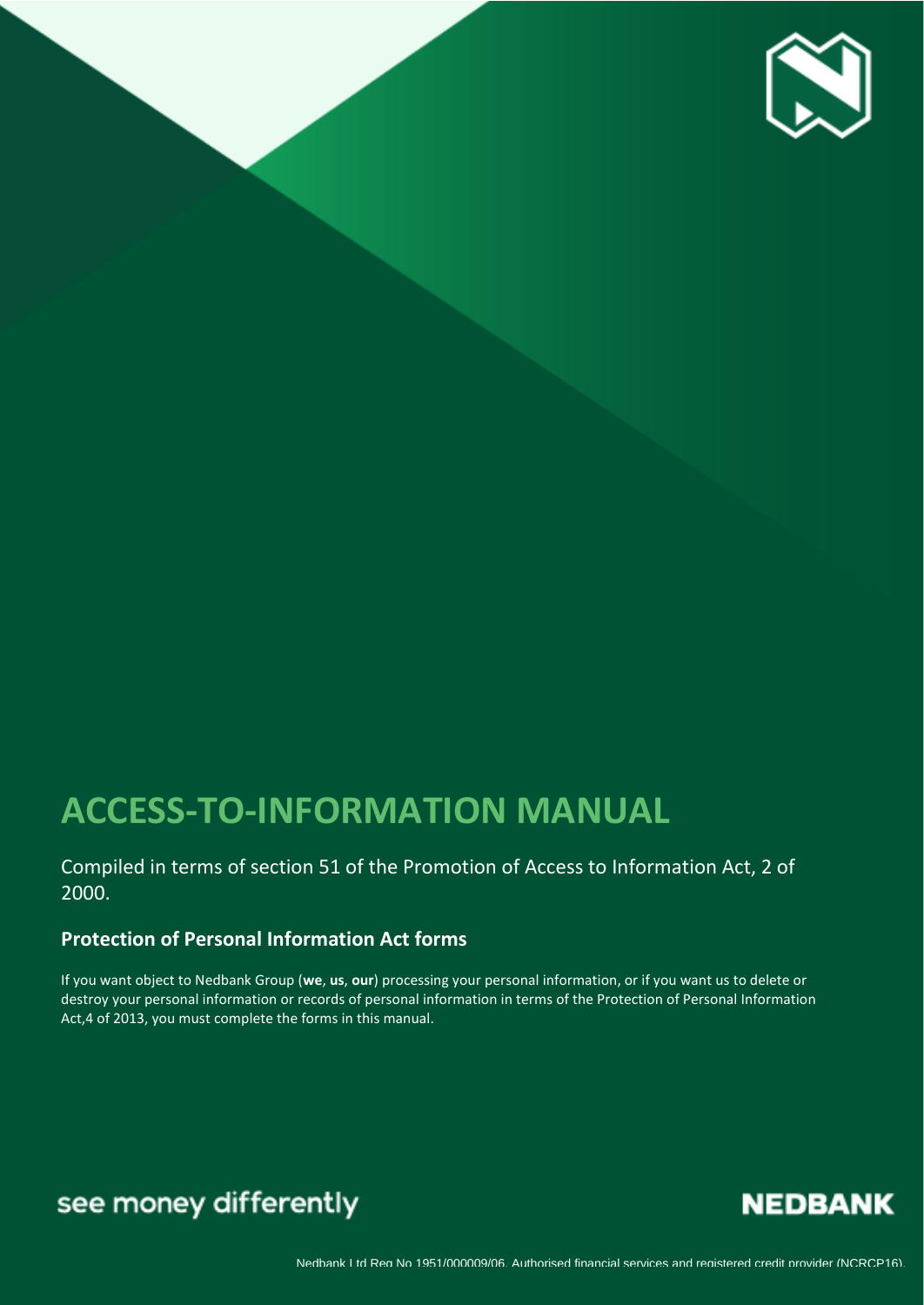#### **1 Nedbank Group**

Nedbank Group is incorporated in South Africa and our registration number is 1966/010630/06.

We offer a range of wholesale and retail banking services through our frontline clusters, Nedbank Corporate and Investment Banking, Nedbank Retail and Business Banking, Nedbank Wealth and Nedbank Africa Regions. We also offer a range of insurance, asset management and wealth management services.

#### **2 Nedbank contact details**

The contact details of the deputy information officer are:

#### **Neelesh Mooljee**

| <b>Physical address:</b> | 135 Rivonia Road                            |
|--------------------------|---------------------------------------------|
|                          | Sandown                                     |
|                          | Sandton                                     |
|                          | Johannesburg                                |
| <b>Postal address:</b>   | PO Box 653640                               |
|                          | <b>Benmore Gardens</b>                      |
|                          | 2196                                        |
| Tel:                     | +27 (0)11 294 7130                          |
| Fax:                     | +27 (0)11 295 7130                          |
| Email:                   | privacy@nedbank.co.za or paia@nedbank.co.za |
| Website:                 | www.nedbank.co.za                           |

#### **3 The Promotion of Access to Information Act, 2 of 2000**

The Promotion of Access to Information Act, 2 of 2000 (**Act**) gives a requester access to records of a private body, if the records are needed to exercise or protect any rights. If a public body submits a request, the public body must be acting in the public interest.

Requests in terms of the Act must be made in accordance with the prescribed procedures and rates. The forms and tariffs are dealt with in sections 18 and 53, and sections 22 and 58 of the Act. See enclosed a schedule of fees for requests.

#### **4 The Protection of Personal Information Act, 4 of 2013**

The Protection of Personal Information Act (Popia) gives effect to the constitutional right to privacy by safeguarding personal information when a responsible party processes the information, subject to justifiable limitations that are aimed at:

- balancing the right to privacy against other rights, particularly the right of access to information; and
- protecting important interests, including the free flow of information within South Africa and across international borders.

Popia regulates the way personal information may be processed, and its conditions are consistent with international standards and prescribe the minimum threshold requirements for the lawful processing of personal information. Popia also gives people rights and remedies to protect their personal information from processing that is not in line with Popia; and it establishes voluntary and compulsory measures, including the establishment of an information regulator, to ensure respect for and to promote, enforce and fulfil the rights that Popia protects.

If you can give adequate proof of identity, Popa give you the right to:

- ask a responsible party to confirm (free of charge) whether they have personal information about you; and
- ask a responsible party for a record or a description of the personal information that they have about you, including information about the identity of all third parties or categories of third parties who have or have had access to your information.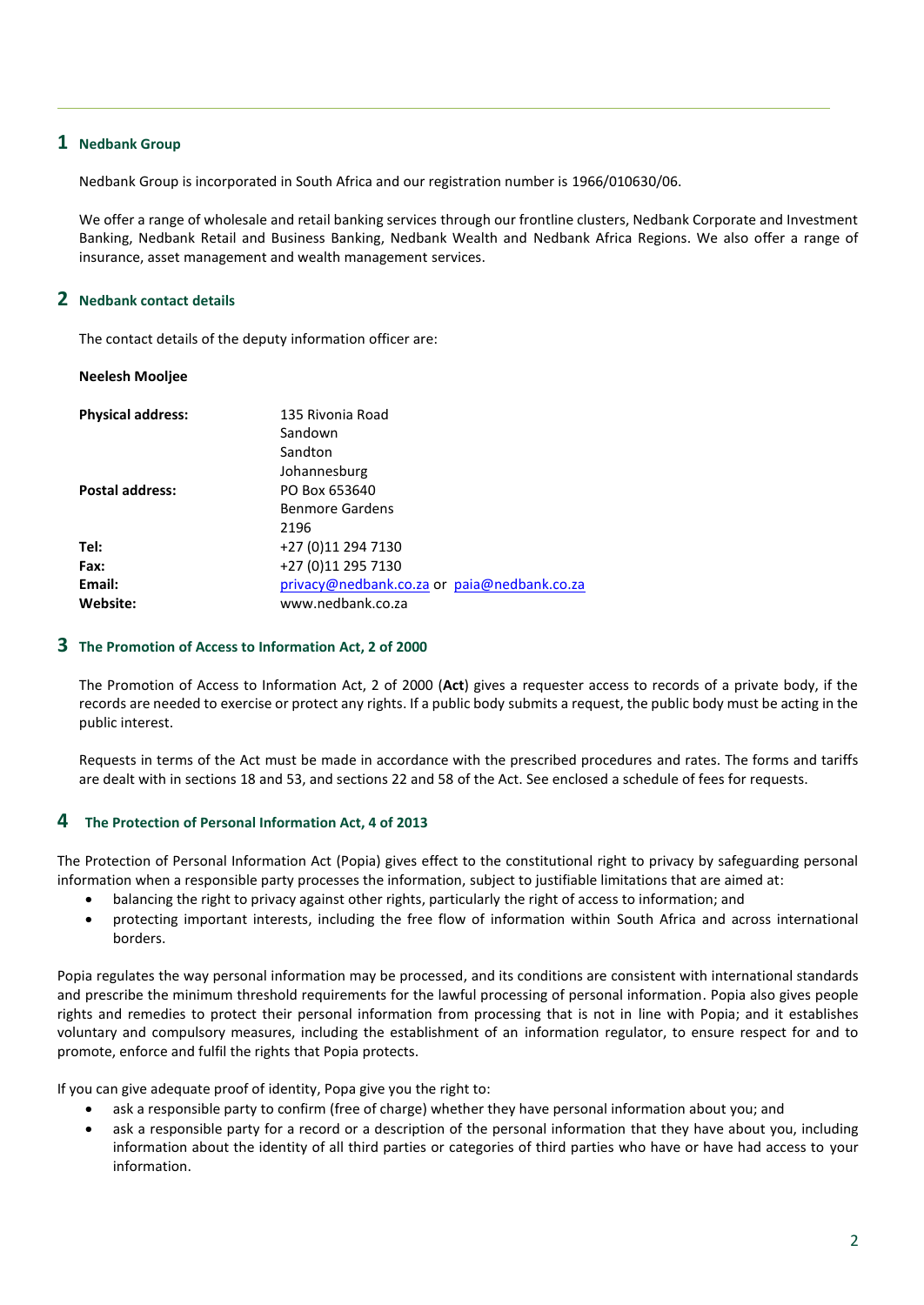A responsible party may or must refuse to disclose any information requested in terms of the subsections of the Act to which the grounds for refusal apply (Chapter 4 of Part 3 of Act).

For more information on how we deal with personal information, please refer to our privacy notice o[n nedbank.co.za.](http://nedbank.co.za/)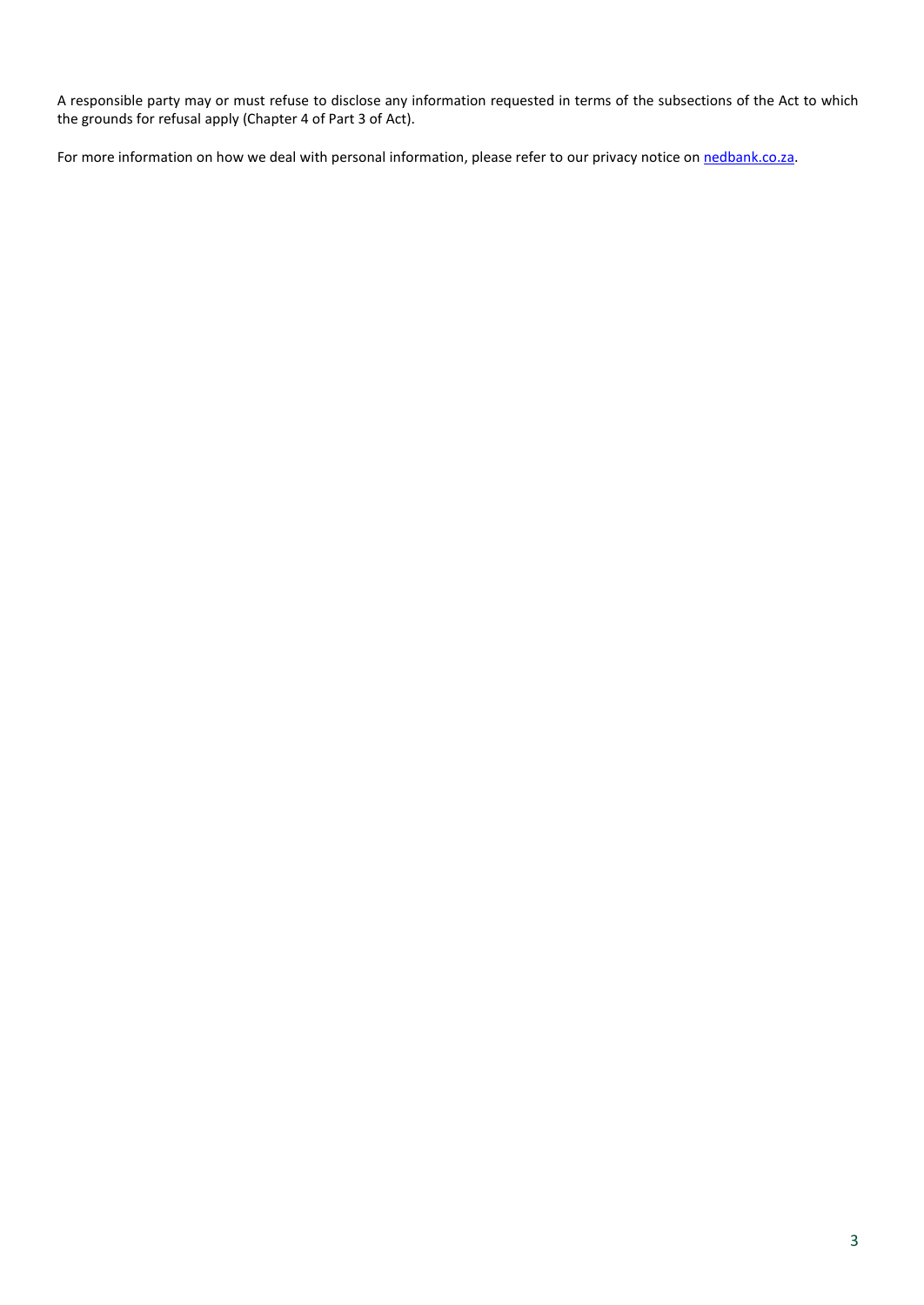## **Applicable legislation**

| <b>No</b> | <b>Reference</b> | <b>Act</b>                                                    |
|-----------|------------------|---------------------------------------------------------------|
| 1         | 66 of 1965       | Administration of Estates Act                                 |
| 2         | 68 of 1981       | Alienation of Land Act                                        |
| 3         | 94 of 1990       | <b>Banks Act</b>                                              |
| 4         | 75 of 1997       | <b>Basic Conditions of Employment Act</b>                     |
| 5         | 34 of 1964       | <b>Bills of Exchange Act</b>                                  |
| 6         | 45 of 2002       | Collective Investment Schemes Control Act                     |
| 7         | 71 of 2008       | Companies Act                                                 |
| 8         | 130 of 1993      | Compensation for Occupational Injuries and Diseases Act       |
| 9         | 89 of 1998       | <b>Competition Act</b>                                        |
| 10        | 108 of 1996      | Constitution of the Republic of South Africa                  |
| 11        | 68 of 2008       | <b>Consumer Protection Act</b>                                |
| 12        | 114 of 1998      | Debt Collectors Act                                           |
| 13        | 47 of 1937       | Deeds Registries Act                                          |
| 14        | 36 of 2005       | <b>Electronic Communications Act</b>                          |
| 15        | 25 of 2002       | <b>Electronic Communications and Transactions Act</b>         |
| 16        | 55 of 1998       | <b>Employment Equity Act</b>                                  |
| 17        | 62 of 1997       | Extension of Security of Tenure Act                           |
| 18        | 37 of 2002       | Financial Advisory and Intermediary Services Act              |
| 19        | 28 of 2001       | Financial Institutions (Protection of Funds) Act              |
| 20        | 38 of 2001       | Financial Intelligence Centre Act                             |
| 21        | 19 of 2012       | <b>Financial Markets Act</b>                                  |
| 22        | 60 of 2000       | <b>Firearms Control Act</b>                                   |
| 23        | 107 of 1978      | Fund-raising Act                                              |
| 24        | 63 of 2000       | Home Loan and Mortgage Disclosure Act                         |
| 25        | 68 of 1997       | <b>Identification Act</b>                                     |
| 26        | 24 of 1936       | Insolvency Act                                                |
| 27        | 80 of 1998       | Inspection of Financial Institutions Act                      |
| 28        | 66 of 1995       | <b>Labour Relations Act</b>                                   |
| 29        | 28 of 2014       | Legal Practice Act                                            |
| 30        | 52 of 1998       | Long-term Insurance Act                                       |
| 31        | 34 of 2005       | <b>National Credit Act</b>                                    |
| 32        | 107 of 1998      | National Environmental Management Act                         |
| 33        | 59 of 2008       | National Environmental Management Waste Act                   |
| 34        | 78 of 1998       | National Payment System Act                                   |
| 35        | 25 of 1999       | National Heritage Resources Act                               |
| 36        | 85 of 1993       | Occupational Health and Safety Act                            |
| 37        | 57 of 1978       | Patents Act                                                   |
| 38        | 24 of 1956       | Pension Fund Act                                              |
| 39        | 12 of 2004       | Prevention and Combating of Corrupt Activities Act            |
| 40        | 2 of 2000        | Promotion of Access to Information Act                        |
| 41        | 26 of 2000       | <b>Protected Disclosures Act</b>                              |
| 42        | 33 of 2004       | Protection of Constitutional Democracy against Terrorist and  |
|           |                  | <b>Related Activities Act</b>                                 |
| 43        | 4 of 2013        | Protection of Personal Information Act                        |
| 44        | 70 of 2002       | Regulation of Interception of Communications and Provision of |
|           |                  | Communication-related Information Act                         |
| 45        | 53 of 1998       | Short-term Insurance Act                                      |
| 46        | 90 of 1989       | South African Reserve Bank Act                                |
| 47        | 28 of 2011       | Tax Administration Act                                        |
| 48        | 194 of 1993      | <b>Trade Marks Act</b>                                        |
| 49        | 40 of 1949       | <b>Transfer Duty Act</b>                                      |
| 50        | 63 of 2001       | Unemployment Insurance Act                                    |
| 51        | 89 of 1991       | Value-added Tax Act                                           |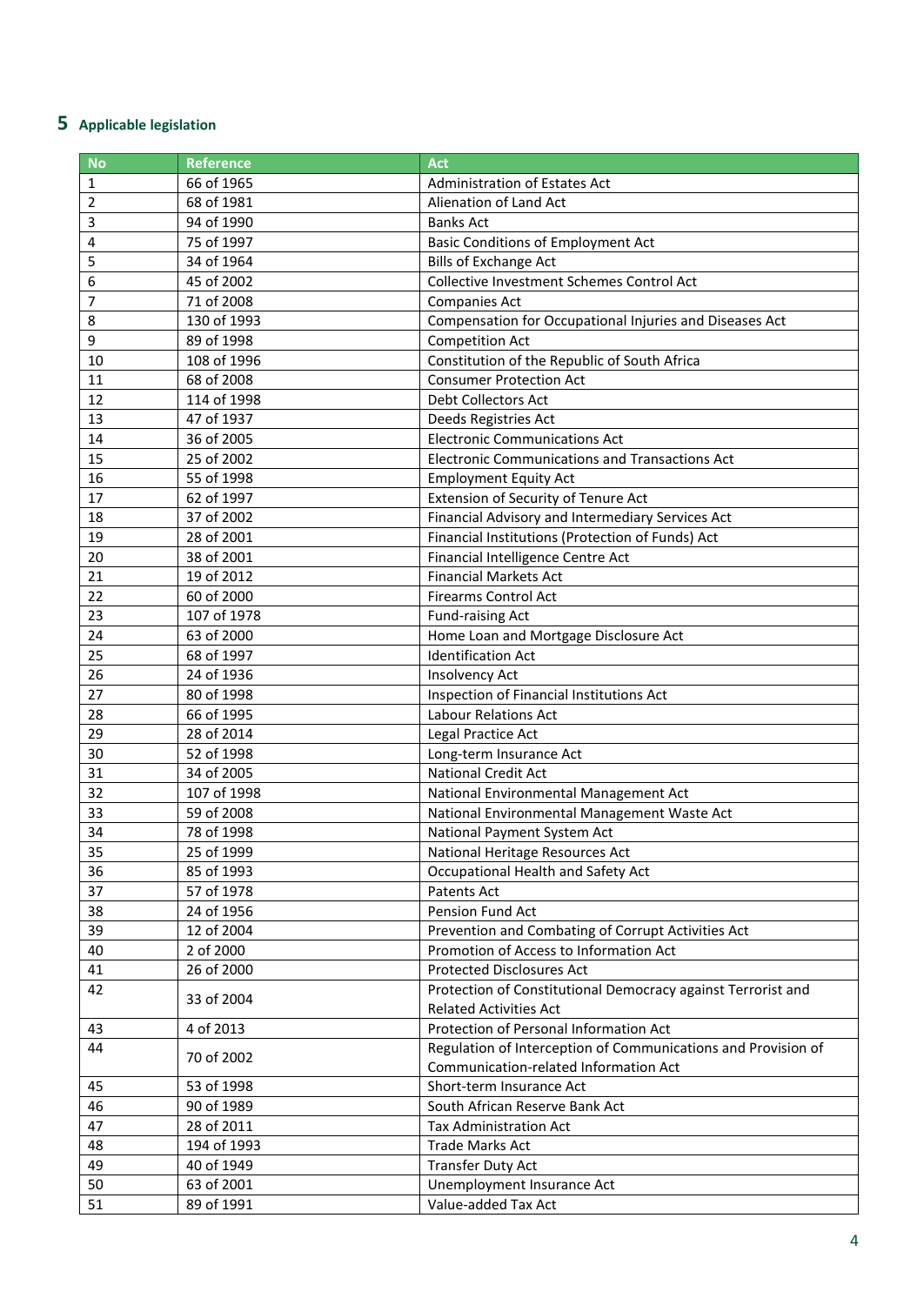#### **6 Categories of records**

#### **6.1 Information available on request**

At Nedbank Group, we are in control of or have in our possession the following categories of records under the subjects described below. These categories of records are not exhaustive and are subject to change. If you ask for access to these records, we not automatically grant your request, but we will evaluate it in accordance with the provisions of the Act, any other legal requirements and our policies.

| <b>Record category</b> | <b>Description</b>                                         |  |  |  |
|------------------------|------------------------------------------------------------|--|--|--|
|                        | Formal books of account and financial statements           |  |  |  |
| Accounting             | Source documents                                           |  |  |  |
|                        | Customs, excise and transport                              |  |  |  |
|                        | <b>Banking</b>                                             |  |  |  |
|                        | Credit provision                                           |  |  |  |
| Company records        | General (all statutory documents required by the Companies |  |  |  |
|                        | Act, 71 of 2008)                                           |  |  |  |
|                        | Holding and nominee companies                              |  |  |  |
|                        | Internal audit                                             |  |  |  |
|                        | <b>JSE Listing requirements</b>                            |  |  |  |
|                        | <b>Medical schemes</b>                                     |  |  |  |
|                        | Money broking                                              |  |  |  |
|                        | Operational records                                        |  |  |  |
|                        | Policies and procedures                                    |  |  |  |
|                        | Products and services                                      |  |  |  |
|                        | Property                                                   |  |  |  |
|                        | <b>Risk</b>                                                |  |  |  |
|                        | <b>Auctions</b>                                            |  |  |  |
|                        | Banking and depositFICA)                                   |  |  |  |
|                        |                                                            |  |  |  |
|                        | <b>Bearer warrants</b>                                     |  |  |  |
| Customer records       | Bond Exchange of South Africa                              |  |  |  |
|                        | Collective investment schemes                              |  |  |  |
|                        | Credit provision                                           |  |  |  |
|                        | Deceased clients                                           |  |  |  |
|                        | Financial advisory and intermediary services               |  |  |  |
|                        | Insolvent clients                                          |  |  |  |
|                        | JSE equities                                               |  |  |  |
|                        | Long-term insurance                                        |  |  |  |
|                        | Money broking                                              |  |  |  |
|                        | Promotional competitions                                   |  |  |  |
|                        | Equities Derivatives Market (formerly Safex)               |  |  |  |
|                        | Securities services (general)                              |  |  |  |
|                        | Short-term insurance                                       |  |  |  |
|                        | <b>Trust services</b>                                      |  |  |  |
|                        | Pension funds                                              |  |  |  |
| Human resources        | Statutory employee records                                 |  |  |  |
|                        | Other employee records                                     |  |  |  |
| Physical security      | Internal security services and firearms                    |  |  |  |
|                        | Construction administration and safety                     |  |  |  |
|                        | Elevators, escalators and passenger conveyors, lifting     |  |  |  |
|                        | machinery, tools and tackle                                |  |  |  |
| Health and safety      | <b>Electrical installations</b>                            |  |  |  |
|                        | Fire equipment                                             |  |  |  |
|                        | Noise                                                      |  |  |  |
|                        | Hazardous chemical substances                              |  |  |  |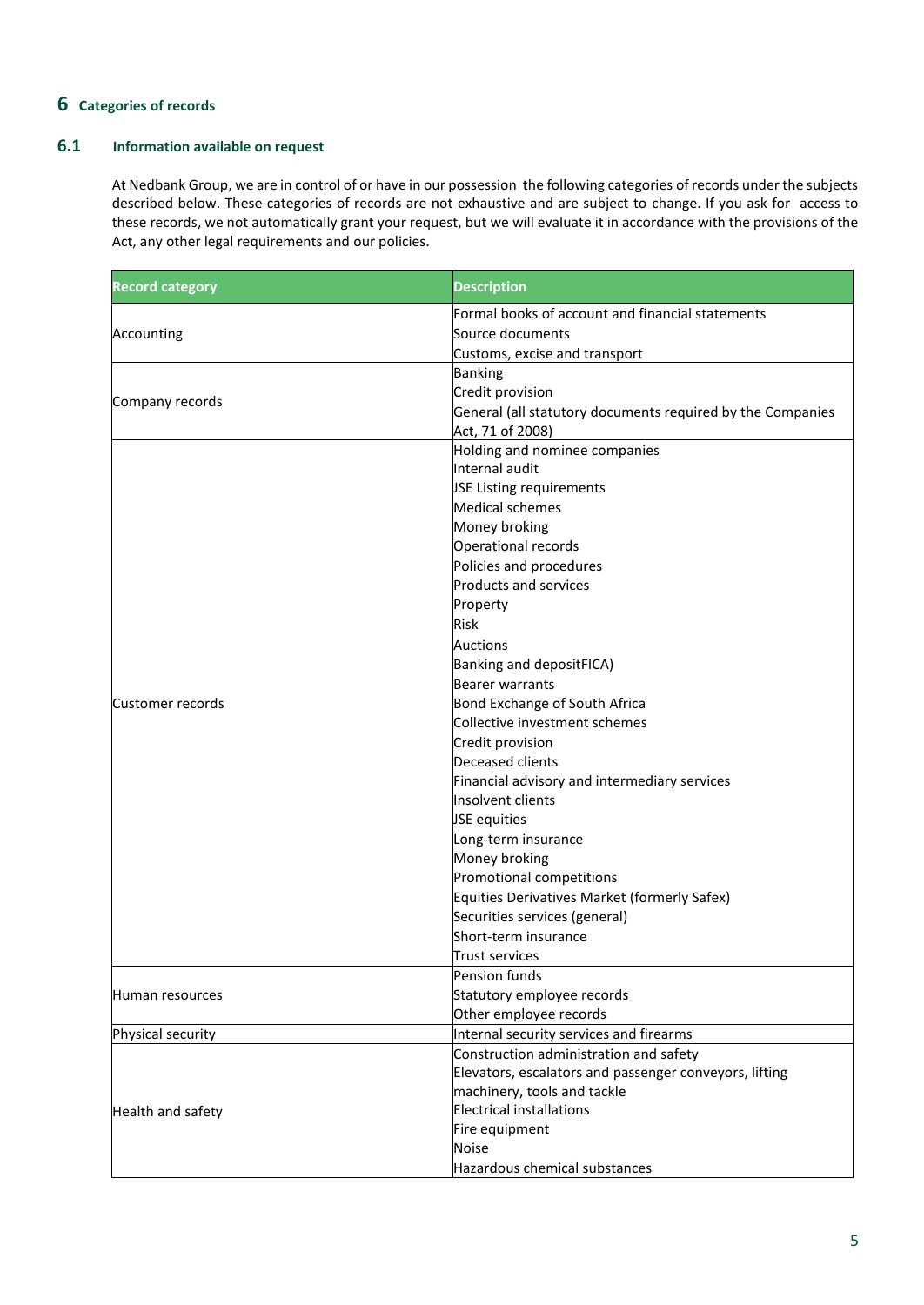#### **6.2 Records that are available automatically**

The following categories of records are automatically available for inspection. You can buy a copy of the record at the costs indicated in Annexure 2. You do not need to request this information in terms of the Act.

These categories are the following:

- Any promotional material for public viewing
- **Posters**
- **Campaigns**
- Information about products that we offer

You can ask for this information through the Nedbank website.

#### **7 Request procedure**

To get access to a record referred to in section 6.1 of the Act, you must complete the required form and email it to [paia@nedbank.co.za.](mailto:paia@nedbank.co.za) Once we receive your request, our information officer will give you the details of the fees payable and how you must pay it.

Please complete all the fields in the request form, and make sure that you give us the following information:

- Details of the record that you want.
- A copy of your valid South African identity document or card.
- A copy of the power of attorney (if applicable).
- A description of the right you want to exercise or protect.
- Details of how we must give you the information (if your request is granted).
- Your contact details.

#### **8 Timelines**

We will process your request within 30 days, unless your request involves considerations that will require more time.

If an extension is necessary, we will notify you and tell you why we need an extension.

If our information officer does not communicate to you about a decision on your request, your request will be deemed refused.

#### **9 Grounds for refusal of access to records**

The main grounds on which we may refuse access to records relate to:

- the privacy of a third party who is a natural person;
- the commercial information of a third party;
- confidential information of a third party;
- the safety of individuals and property;
- legally privileged records; and
- our commercial information, including:
	- − trade secrets;
	- financial, commercial, scientific or technical information, if disclosure would likely harm our financial or commercial interests;
	- information that, if disclosed, could put us at a disadvantage in negotiations or commercial competition;
	- − computer programs and related information technology software that we own and are protected by copyright; and
	- − research information that we or a third party has compiled, if disclosure would expose the third party, researcher or subject matter of the research and therefore disadvantage us.

Requests submitted in terms of the Protection of Personal Information Act, 4 of 2013, may be refused on the same grounds set out above.

#### **10 Remedies for refusal**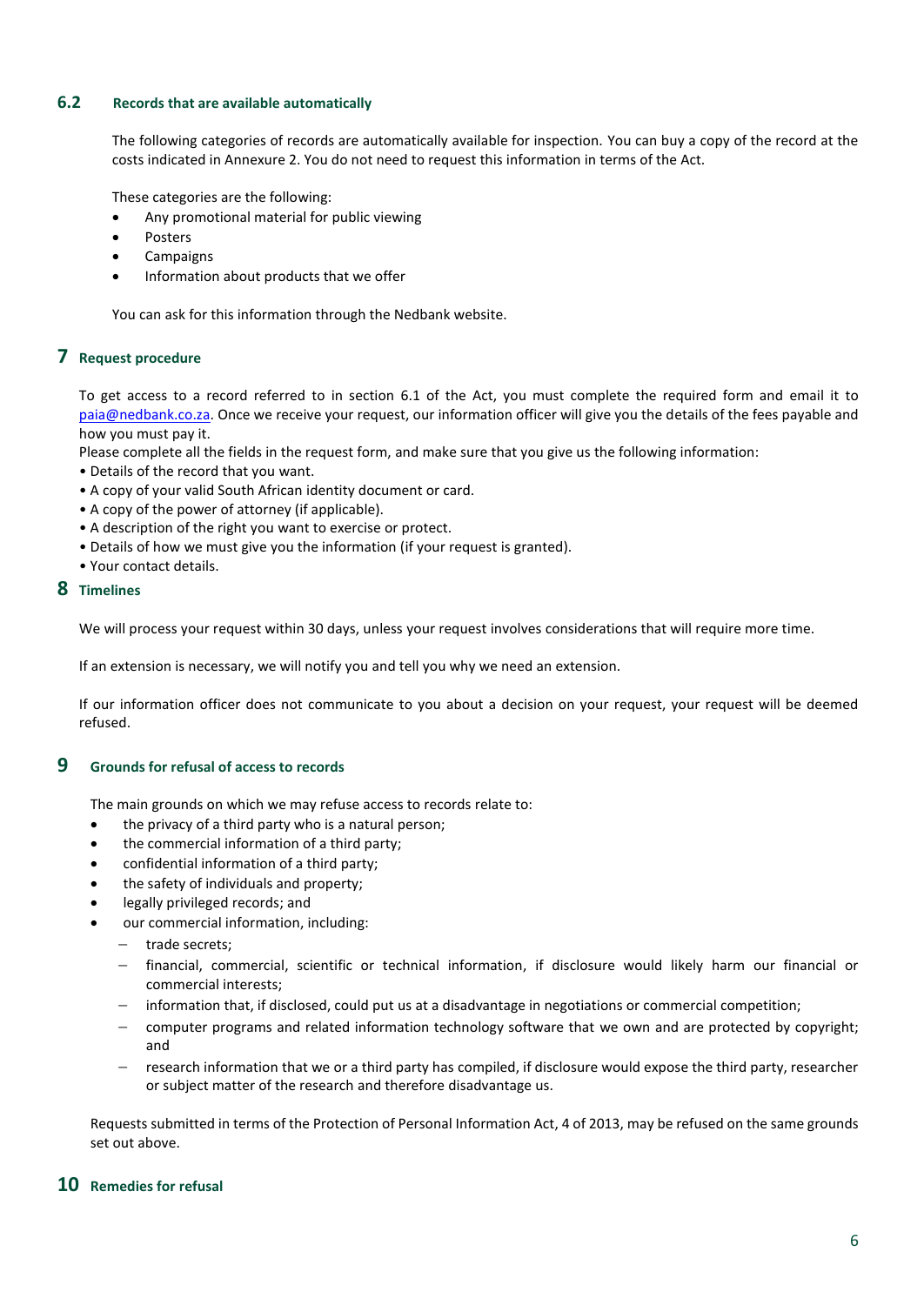If your request to access to information was refused, we do not have an internal appeal procedure to follow. The decision of our information officer or deputy information officer is final. But if you are not satisfied with the outcome of your request, you can apply to a court of competent jurisdiction to take the matter further.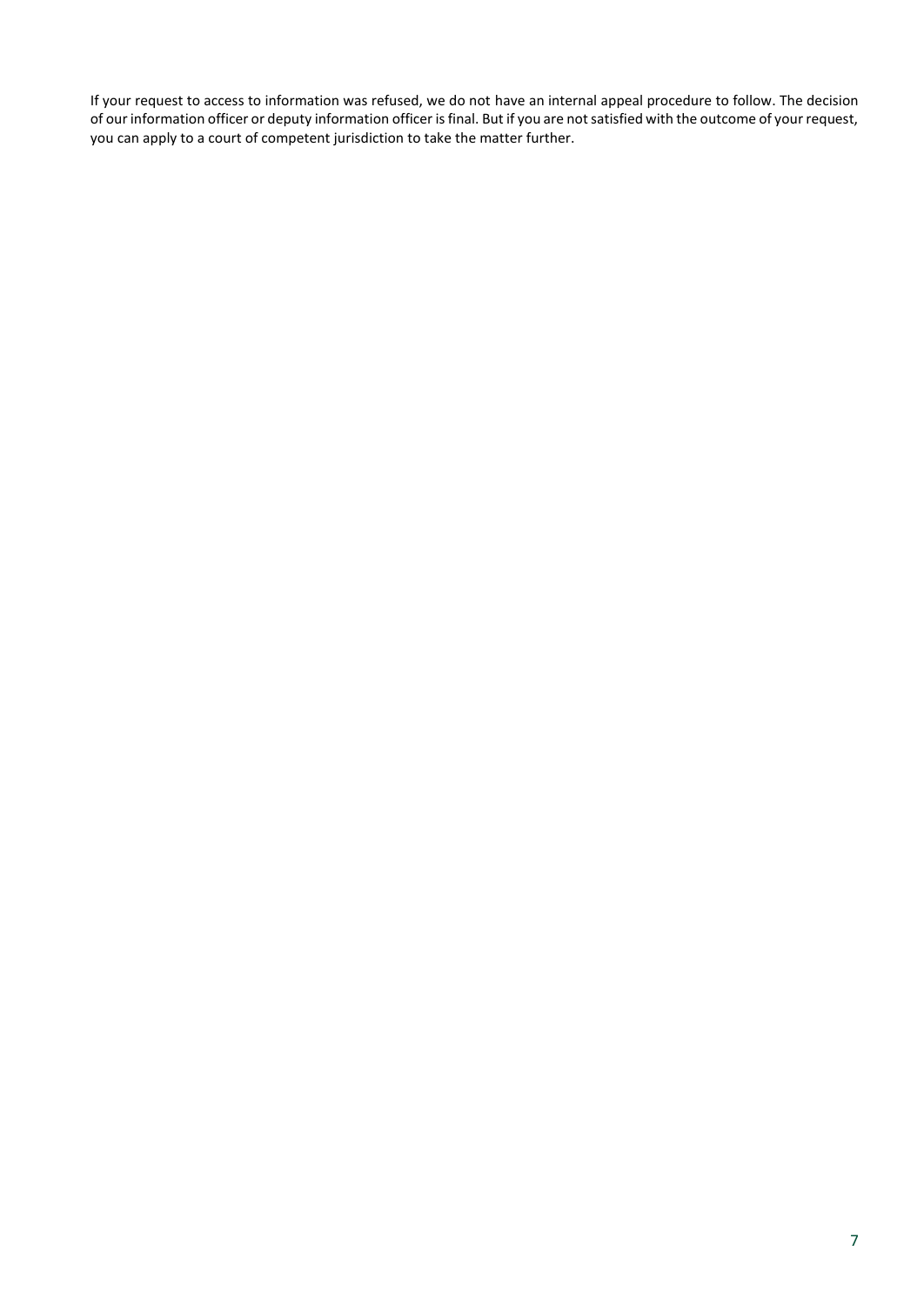#### **Request form**

#### **FORM C: REQUEST FOR ACCESS TO RECORD OF PRIVATE BODY**

[Section 53(1) of the Promotion of Access to Information Act, 2 of 2000 (Regulation 10)]

#### **A Particulars of a private body**

The head: Personal information officer

#### **B Particulars of the person requesting access to the record**

The particulars of the person who requests access to the record must be given below, as well as the South African address, email or fax number to which the information must be sent. You must also attach proof of the capacity in which the request is made (if applicable).

| Full name and surname: |  |
|------------------------|--|
| Identity number:       |  |
| Postal address         |  |
| Tel:                   |  |
| Fax:                   |  |
| Fmail:                 |  |

The capacity in which the request is made if on behalf of another person:

#### **C Particulars of person on whose behalf the request is made**

This section must be completed **only** if a request for information is made on behalf of another person.

| Full name and surname: |  |
|------------------------|--|
| Identity number:       |  |

#### **D Particulars of record**

• Give the full particulars of the record to which access is requested, including the reference number (if you know it) so that the record can be located.

• If the space below is not enough, please continue on a separate page and attach it to this form.

#### **You must sign all the additional pages.**

1 Description of record or relevant part of the record:

#### 2 Reference number (if available):

3 Any other particulars of the record: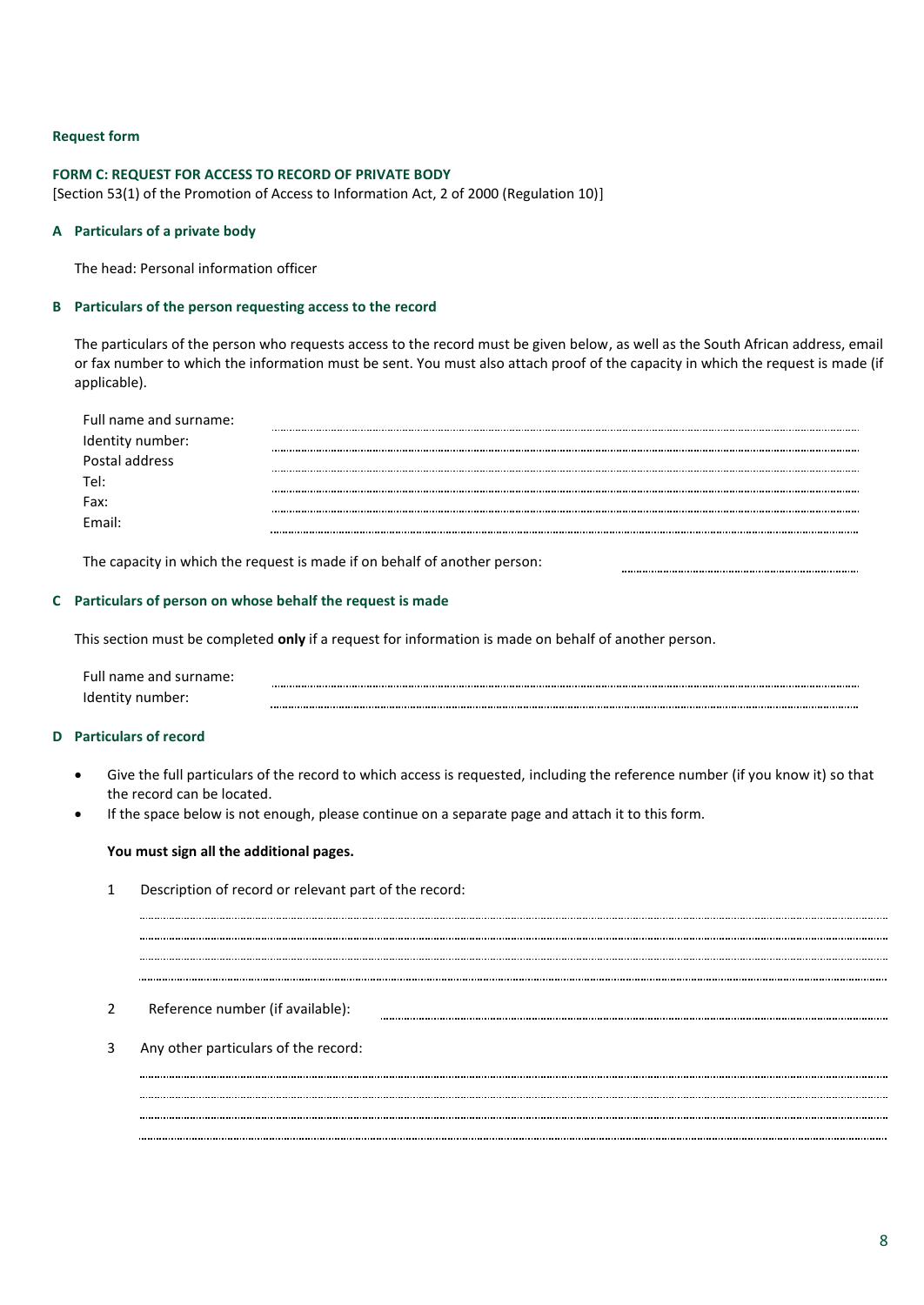#### **E Fees**

- A request for access to a record other than a record with your personal information will be processed only after you have paid the relevant fee. (We will let you know how much it is).
- The fee payable for access to a record depends on the form in which access is required and the reasonable time needed to search for and prepare the record.
- If you qualify for exemption of any fee, please tell us why.

#### **F Form of access to record**

**If, due to disability, you cannot read, view or listen to the record in the form provided for in 1 to 4, state your disability and indicate in which form you need it.** 

|              | Description of disability                                                                                                                                                                                                                                                           |  |                                                         |                      |                                                                   |                              |                                                   |
|--------------|-------------------------------------------------------------------------------------------------------------------------------------------------------------------------------------------------------------------------------------------------------------------------------------|--|---------------------------------------------------------|----------------------|-------------------------------------------------------------------|------------------------------|---------------------------------------------------|
|              | Form in which record is required                                                                                                                                                                                                                                                    |  |                                                         |                      |                                                                   |                              |                                                   |
|              | Mark the appropriate box with an X.                                                                                                                                                                                                                                                 |  |                                                         |                      |                                                                   |                              |                                                   |
| <b>Notes</b> | Compliance with your request in the specified form may depend on the form in which the record is available.                                                                                                                                                                         |  |                                                         |                      |                                                                   |                              |                                                   |
|              | Access in the form requested may be refused in certain circumstances. If this happens, we will let you know if access will<br>be granted in another form.<br>The fees payable for access to the record (if any) will be determined partly by the form in which access is requested. |  |                                                         |                      |                                                                   |                              |                                                   |
| $\mathbf{1}$ | If the record is in written or printed form:                                                                                                                                                                                                                                        |  |                                                         |                      |                                                                   |                              |                                                   |
|              | Copy of record*                                                                                                                                                                                                                                                                     |  |                                                         | Inspection of record |                                                                   |                              |                                                   |
| $\mathbf{2}$ | If the record has visual images (including photographs, slides, video recordings, computer-generated images,<br>sketches, etc):                                                                                                                                                     |  |                                                         |                      |                                                                   |                              |                                                   |
|              | View the images                                                                                                                                                                                                                                                                     |  | Copy of images*                                         |                      |                                                                   | Transcription of the images* |                                                   |
| 3            | If the record has recorded words or information that can be reproduced in sound:                                                                                                                                                                                                    |  |                                                         |                      |                                                                   |                              |                                                   |
|              | Listen to the soundtrack (audio cassette)                                                                                                                                                                                                                                           |  |                                                         |                      | Transcription of the soundtrack*<br>(written or printed document) |                              |                                                   |
| 4            | If the record is on computer or in an electronic or machine-readable form:                                                                                                                                                                                                          |  |                                                         |                      |                                                                   |                              |                                                   |
|              | Printed copy of record*                                                                                                                                                                                                                                                             |  | Printed copy of information<br>derived from the record* |                      |                                                                   |                              | Copy in computer-readable form*<br>(compact disc) |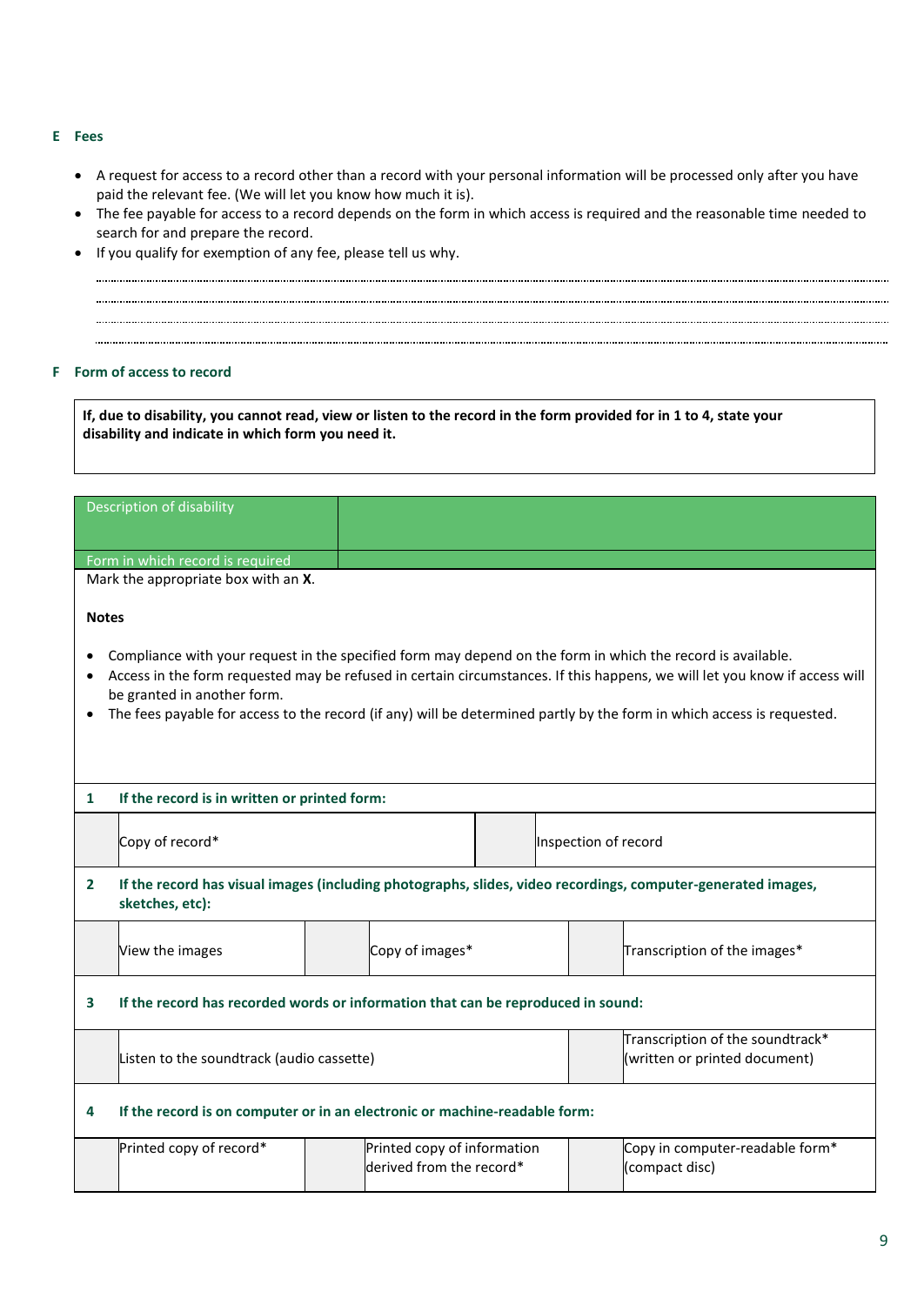| * If you ask for a copy or transcription of a record (above), do you want the copy or transcription to |            |    |
|--------------------------------------------------------------------------------------------------------|------------|----|
| be posted to you?                                                                                      | <b>YES</b> | ΝO |
| (Postage is pavable.)                                                                                  |            |    |

#### **G Particulars of the right to be exercised or protected**

**If the provided space is not enough, please continue on a separate page and attach it to this form. You must sign all the additional pages.**

- 1 What right to you want to exercise or protect?
- 2 Explain why you need the record to exercise or protect this right.
	-

#### **H Notice of decision about your request for access**

**We will let you know in writing if your request has been approved or denied. If you want us to let you know in another way, please tell us and give us the necessary contact details.**

How should we inform you about the decisions regarding your request?

Signed at www.communically.communically.communically.communically.communically.communically.communically.communically.communically.communically.communically.communically.communically.communically.communically.communically.

Place Date Date Date Date Date Date Date

Signature of requester or person on whose behalf the request is made

\_\_\_\_\_\_\_\_\_\_\_\_\_\_\_\_\_\_\_\_\_\_\_\_\_\_\_\_\_\_\_\_\_\_\_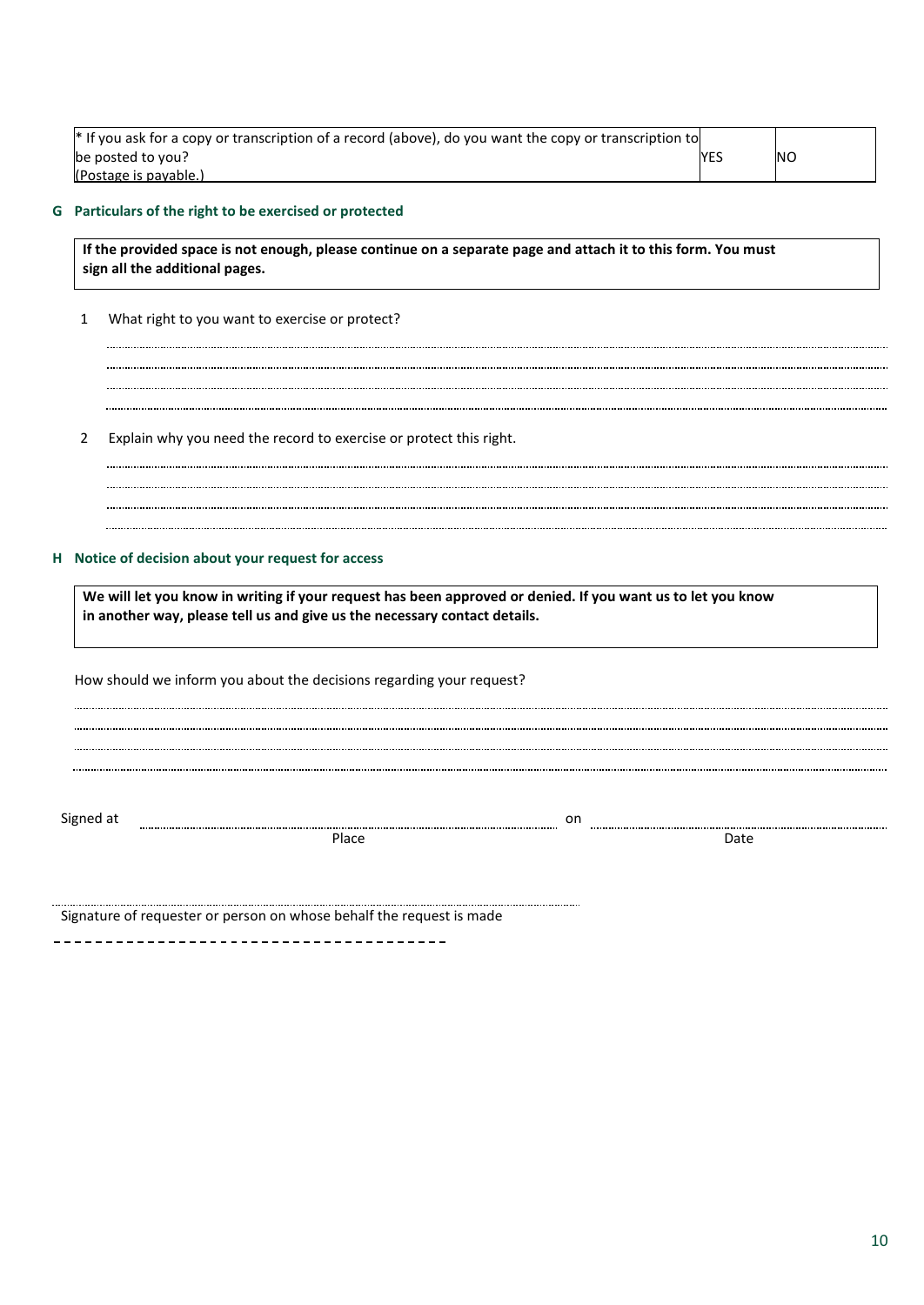#### **Form 1**

#### **OBJECTION TO THE PROCESSING OF PERSONAL INFORMATION IN TERMS OF SECTION 11(3) OF THE PROTECTION OF PERSONAL INFORMATION ACT, 2013 (4 OF 2013)**

#### **REGULATIONS RELATING TO THE PROTECTION OF PERSONAL INFORMATION, 2018 [Regulation 2]**

Note:

- 1 You can attach affidavits or other documentary evidence to support the objection.
- 2 If the space on this form is not enough, submit your information as an annexure to this form and sign each page.
- 3 Complete the information that is applicable.

| A                           | <b>Details of data subject</b>                                         |
|-----------------------------|------------------------------------------------------------------------|
| Name(s) and surname or      |                                                                        |
| registered name of the data |                                                                        |
| subject                     |                                                                        |
| Unique identifier or        |                                                                        |
| identity number             |                                                                        |
| Residential, postal or      |                                                                        |
| business address            |                                                                        |
| Contact number(s)           |                                                                        |
| Fax number or email         |                                                                        |
| address                     |                                                                        |
| $\overline{B}$              | <b>Details of responsible party</b>                                    |
| Name(s) and surname or      |                                                                        |
| registered name of the      |                                                                        |
| responsible party           |                                                                        |
| Residential, postal or      |                                                                        |
| business address            |                                                                        |
| Contact number(s)           |                                                                        |
| Fax number or email         |                                                                        |
| address                     |                                                                        |
| $\mathsf{C}$                | REASONS FOR OBJECTION IN TERMS OF SECTION 11(1)(d) to (f) (Please give |
|                             | detailed reasons for your objection.)                                  |
|                             |                                                                        |
|                             |                                                                        |
|                             |                                                                        |
|                             |                                                                        |
|                             |                                                                        |
|                             |                                                                        |
|                             |                                                                        |
|                             |                                                                        |

Signed at **one of the set of the set of the set of the set of the set of the set of the set of the set of the set of the set of the set of the set of the set of the set of the set of the set of the set of the set of the se** 

Place Date Date Date Date Date

**--------------------------------------------- Signature of data subject or designated person**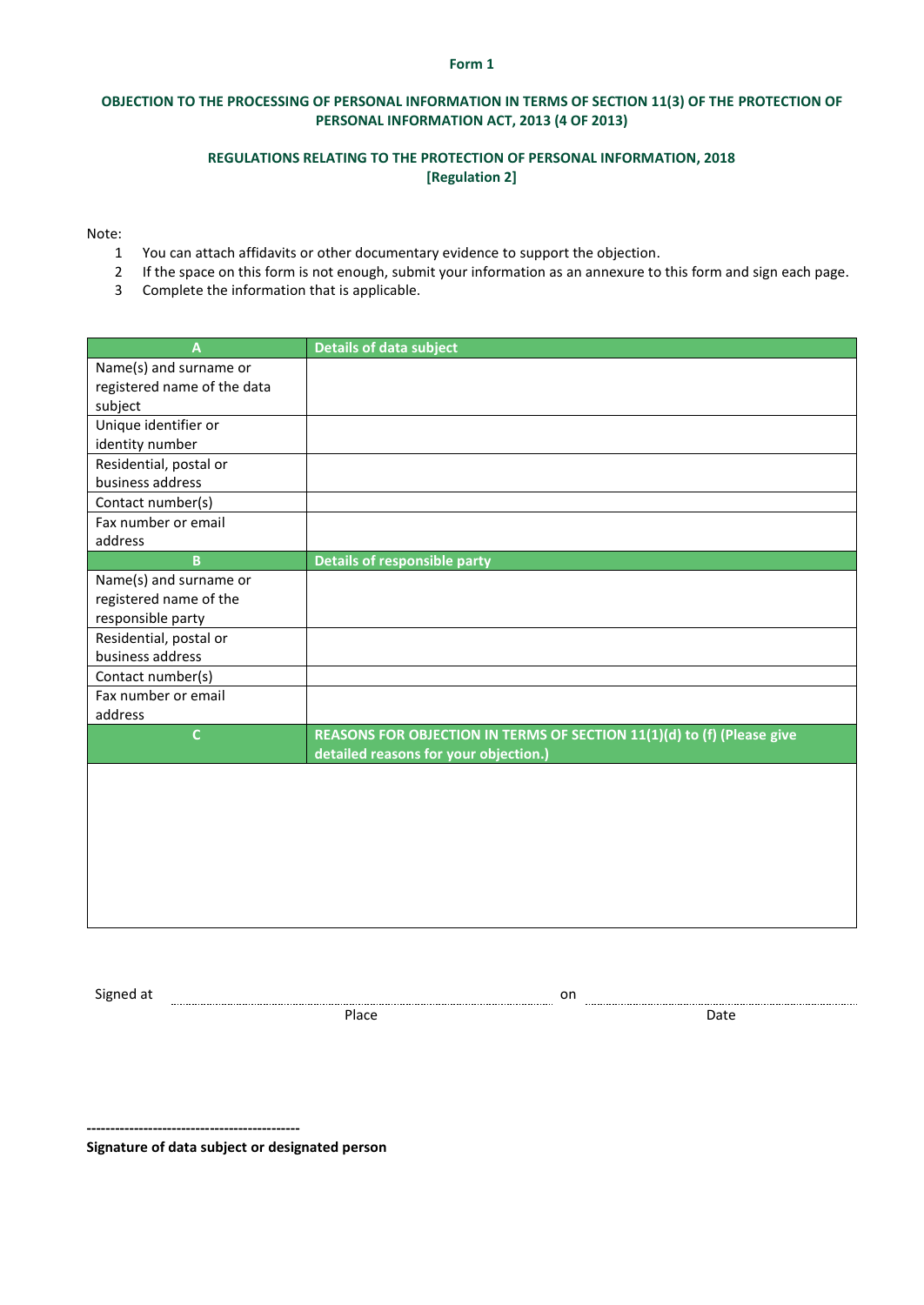#### **Form 2**

#### **REQUEST FOR CORRECTION OR DELETION OF PERSONAL INFORMATION OR DESTROYING OR DELETION OF RECORD OF PERSONAL INFORMATION IN TERMS OF SECTION 24(1) OF THE PROTECTION OF PERSONAL INFORMATION ACT, 2013 (4 OF 2013)**

#### **REGULATIONS RELATING TO THE PROTECTION OF PERSONAL INFORMATION, 2018 [Regulation 3]**

Note:

1 You can add affidavits or other documentary evidence to support your request.

2 If the space on this form is not enough, submit your information as an annexure to this form and sign each page.

3 Complete the information that is applicable.

Mark the appropriate box with an 'x'.

Request for:



**Correction or deletion of the personal information about the data subject that is in possession or under the control of the responsible party.**

**Destruction or deletion of a record of personal information about the data subject that is in possession or under the control of the responsible party who is no longer authorised to have the record of information.**

| $\overline{\mathsf{A}}$        | <b>Details of data subject</b>                             |
|--------------------------------|------------------------------------------------------------|
| Name(s) and surname or         |                                                            |
| registered name of data        |                                                            |
| subject                        |                                                            |
| Unique identifier or           |                                                            |
| identity number                |                                                            |
| Residential, postal or         |                                                            |
| business address               |                                                            |
| Contact number(s)              |                                                            |
| Fax number or email            |                                                            |
| address                        |                                                            |
| $\mathbf{B}$                   | Details of the responsible party                           |
| Name(s) and surname or         |                                                            |
| registered name of responsible |                                                            |
| party                          |                                                            |
| Residential, postal or         |                                                            |
| business address               |                                                            |
| Contact number(s)              |                                                            |
| Fax number or email            |                                                            |
| Address                        |                                                            |
|                                |                                                            |
|                                |                                                            |
|                                |                                                            |
|                                |                                                            |
|                                |                                                            |
|                                |                                                            |
|                                |                                                            |
| $\mathsf{C}$                   | Information that must be corrected, deleted, or destroyed. |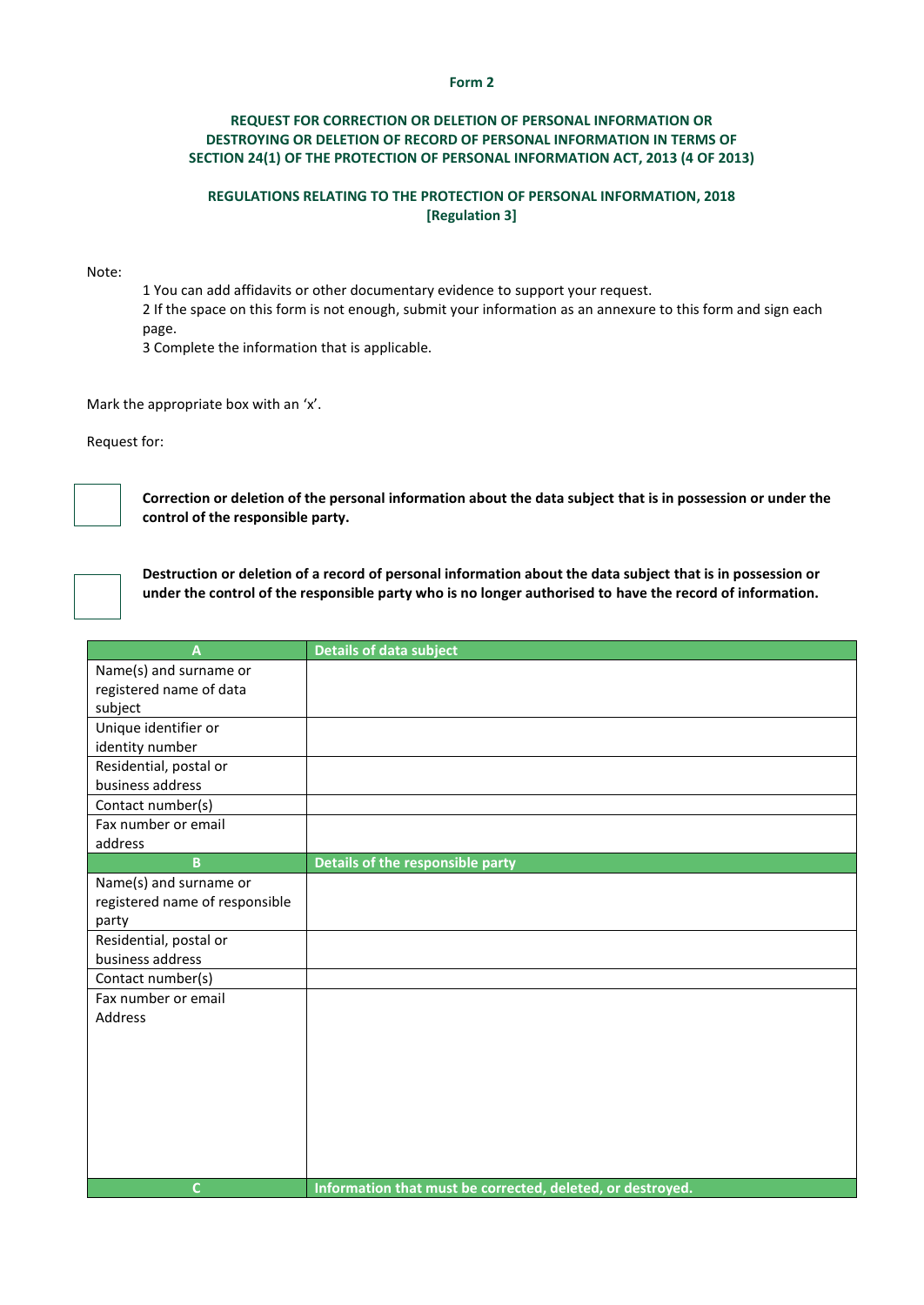| D         | Reasons for *correction or deletion of the personal information about the data<br>subject in terms of section 24(1)(a) that is in possession or under the control of the<br>responsible party. |
|-----------|------------------------------------------------------------------------------------------------------------------------------------------------------------------------------------------------|
|           | Reasons for *destruction or deletion of a record or personal information about the<br>data subject in terms of section 24(1)(b) that the responsible party is no longer<br>authorised to have. |
|           | (Please give detailed reasons for your request.)                                                                                                                                               |
|           |                                                                                                                                                                                                |
|           |                                                                                                                                                                                                |
| Signed at | on                                                                                                                                                                                             |

Place Date Date Date Date Date

**---------------------------------------------**

**Signature of data subject or designated person**